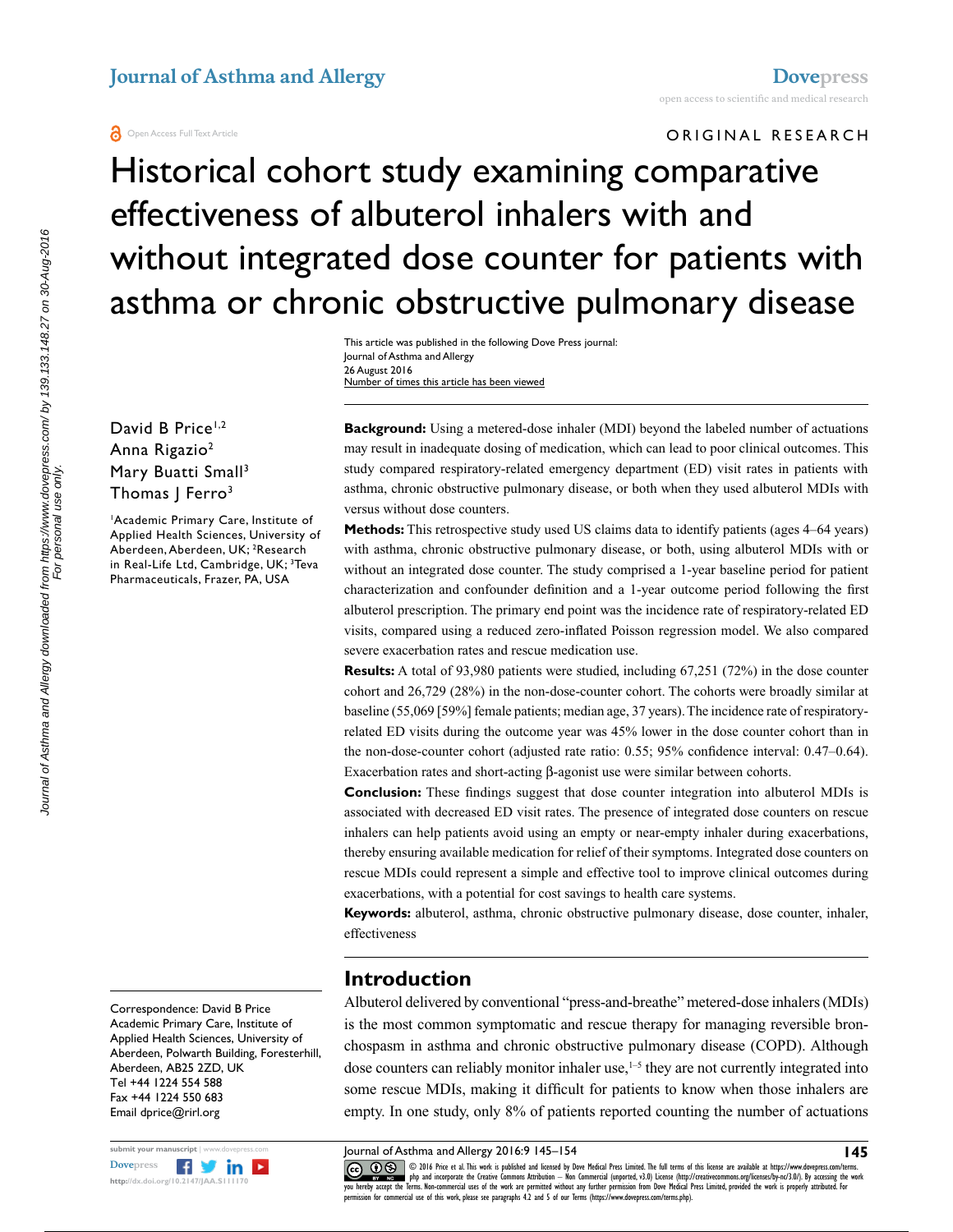**[Dovepress](www.dovepress.com)**

and replacing their inhalers at or before the manufacturer's specified maximum number of actuations had been reached.<sup>6</sup> Beyond the labeled number of MDI actuations, the amount of active medication available per actuation can vary, resulting in a lower than therapeutic dose.<sup>2,7</sup> Surveys of patients with asthma who use an MDI indicate that >50% of patients do not know the number of therapeutic doses remaining in their inhalers.6,7 Furthermore, a recent review concluded that up to 40% of patients actually using an empty or nearly empty MDI believe they are taking their asthma medication as prescribed.<sup>8</sup>

In a recent survey of 224 pediatric and adult patients with asthma or COPD, 62% of patients reported feeling anxious about not knowing the quantity of medication remaining in their inhalers.2 Of the patients surveyed, 72% reported shaking their inhalers to assess the quantity of remaining medication, and almost one-half (42%) waited until they thought their MDI was no longer working before replacing it. The addition of an integrated dose counter to MDIs relieved anxiety about running out of medication for two-thirds of 272 adolescent and adult patients with asthma or COPD in a subsequent study.<sup>9</sup> In a cohort study of 1,095 adult patients who utilized the emergency department (ED) for asthma, 324 (30%) ran out of their inhaled short-acting β-agonist (SABA) or corticosteroid medication during the week before their index ED visit.10

Asthma prevalence remains high, affecting almost 26 million Americans in  $2010$ ,<sup> $11$ </sup> with approximately two million asthma ED visits made each year.11–13 In addition, an estimated 13.7 million adults in the US reported having a COPD diagnosis in 2011,<sup>14</sup> and ED visits for COPD exacerbations numbered 1.8 million in 2011, an increase from 1.5 million in 2006.<sup>15</sup>

This retrospective database analysis using claims data was designed to investigate the impact of integrated dose counter albuterol inhalers on the incidence of respiratory-related ED visits

among patients with asthma, COPD, or both. We hypothesized that the dose information provided by an integrated dose counter could lead to a reduction in the number of respiratory-related ED visits by decreasing the use of empty or near-empty canisters.

## **Methods** Study design

Data for this study were extracted from the Clinformatics™ Data Mart retrospective claims database (OptumInsight Life Sciences, Eden Prairie, MN, USA), which includes anonymized data from an employed, commercially insured United States population, and collected between January 2006 and September 2012. Recorded data include medical claims (primary care and secondary care), pharmacy claims, and laboratory test results.

The study comprised a 1-year baseline period for patient characterization and confounder definition and 1-year outcome period for the effectiveness evaluation, with an index date defined as the date of the first prescription for albuterol (Figure 1). The study data were de-identified, thus written informed consent was not possible, and ethics committee review was not sought or deemed necessary by the authors.

### **Patients**

Included patients were aged 4–64 years at the index date and had a diagnosis of asthma and/or COPD and/or exerciseinduced bronchoconstriction recorded at any time and at least one prescription for albuterol. All patients had a first recorded prescription for albuterol (index date) between January 1, 2010, and September 30, 2011, and continuous insurance coverage during the study period. Patients prescribed Ventolin® HFA (GlaxoSmithKline Inc., Research Triangle Park, NC, USA) were assigned to the dose counter cohort; and patients prescribed ProAir® HFA (Teva Respiratory LLC, Horsham, PA, USA) or Proventil® HFA (Merck & Co., Inc., Whitehouse



**Patients with asthma and/or COPD**

- aged 4–64 years
- continuous insurance coverage during study period
- no use of any other SABAs

**1 year for patient characterization and baseline confounder definition**



**No dose counter albuterol** (ProAir®/Proventil® HFA)

**1 year for outcome evaluation**

**Figure 1** Study design.

**Abbreviations:** COPD, chronic obstructive pulmonary disease; SABA, short-acting β-agonist; HFA, hydrofluoroalkane.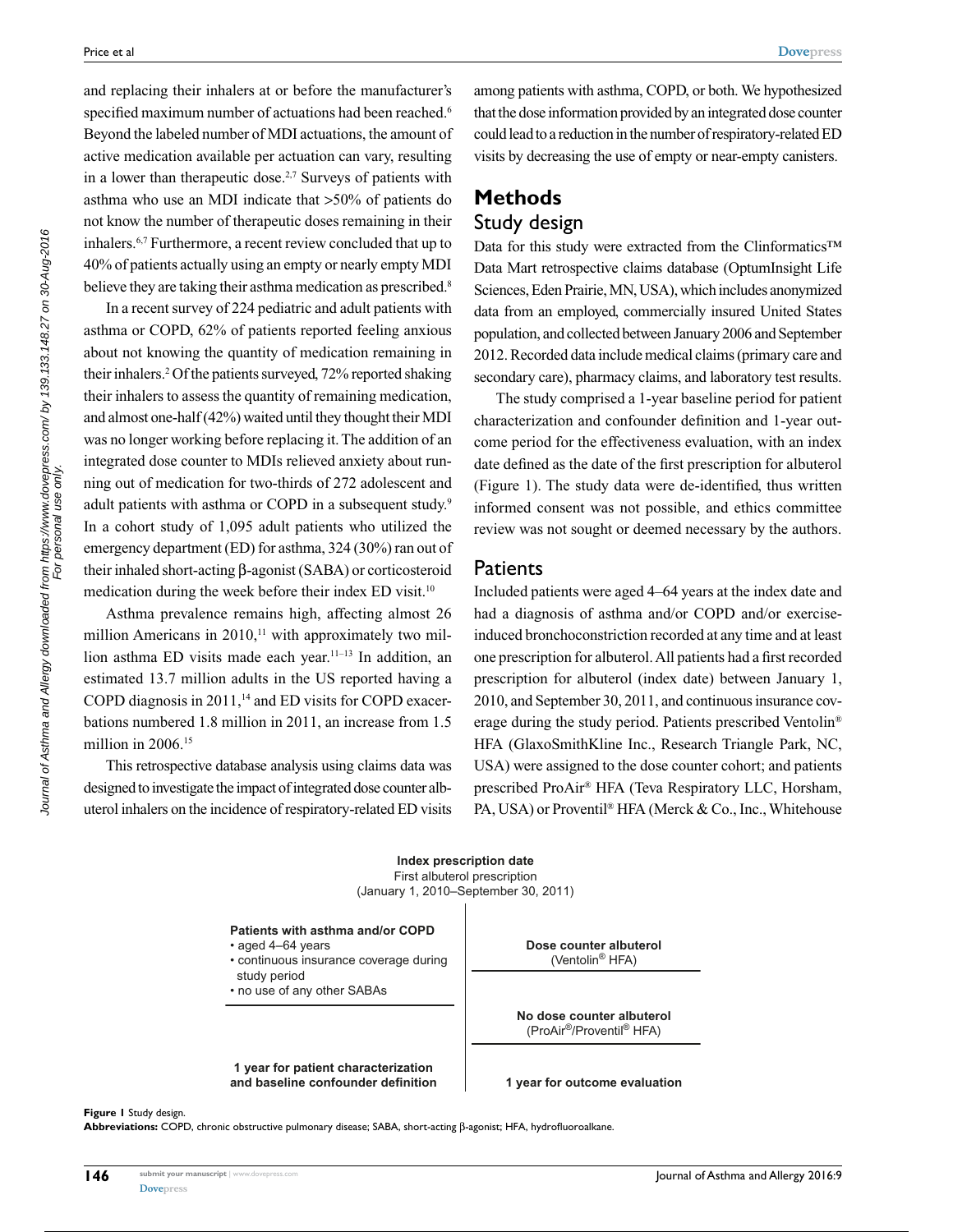Station, NJ, USA) were assigned to the non-dose-counter cohort. Each of these inhalers delivers 108 μg of albuterol sulfate (90 μg of albuterol base) from the mouthpiece per actuation. Both the fine-particle mass and the plume vary only slightly among the three different inhalers and are monitored by the manufacturer and the US Food and Drug Administration as part of the product's commercial release.

The exclusion criteria were use of ProAir® HFA (Teva Respiratory LLC) or Proventil® HFA (Merck & Co., Inc.) (for the dose counter cohort) or the use of Ventolin  $HFA^{\otimes}$ (GlaxoSmithKline Inc.) (for the non-dose-counter cohort) during the outcome period and the use of any other SABA during the study period (all patients).

The asthma subpopulation was defined as patients who had at least one consultation, inpatient admission, or ED visit for asthma recorded at any time during the study period; the COPD subpopulation was defined as those who had at least one consultation, inpatient admission, or ED visit for COPD recorded at any time during the study period. The concomitant asthma and COPD subpopulation was defined as those patients having at least one consultation, inpatient admission, or ED visit for asthma and COPD and/or codiagnoses recorded at any time during the study period. We did not examine results separately for the subpopulation with exercise-induced bronchoconstriction.

## **Outcomes**

The primary end point was the incidence rate of respiratoryrelated ED visits, defined as ED visits associated with a lower respiratory diagnostic code. Secondary end points for patients with asthma were the incidence rate of severe exacerbations (defined as respiratory-related inpatient admissions/ED visits or initiation of acute oral corticosteroids<sup>16</sup>) and rate of acute respiratory events (defined as occurrence of respiratory-related inpatient admission/ED visits or acute use of oral corticosteroids or antibiotics prescribed following a general practitioner visit for lower respiratory tract infection). For patients with COPD, exacerbations were defined as occurrence of respiratory-related inpatient admission/ED visits or acute use of oral corticosteroids or antibiotics prescribed following a general practitioner visit for lower respiratory tract infection. Additional end points included the average daily SABA dose and the probability of achieving asthma control (asthma subpopulation only) as riskdomain asthma control (defined as absence of acute respiratory events) and overall asthma control (defined as risk-domain asthma control and average daily albuterol dose ≤180 µg).

## Statistical analysis

Data were prepared for analysis by investigating outliers and the type and reason for missing data; skewed data were categorized if appropriate. Because of outliers, all patients with >10 ED visits were assigned a value of 10. No imputation was made for missing values.

We evaluated potential confounders, including those that were significantly different at baseline (independent sample *t*-Test, Mann–Whitney *U*-Test,  $\chi^2$  test,  $P<0.10$ ) and baseline predictors of outcomes (full multivariable model, *P*≤0.05). Collinearity analysis of confounders (Spearman's correlation coefficients, ρ>0.3) was performed.

A multivariable model was used with stepwise reduction to derive the best-fitting model of noncollinear predictors (*P*<0.05). The incidence rate of ED visits was calculated using a reduced zero-inflated Poisson regression model. Exacerbation rates were compared using a reduced zeroinflated Poisson regression model, and the odds of achieving asthma control were analyzed using a logistic regression model. Average daily SABA use was analyzed using a reduced ordinal logistic regression model to determine the odds ratio (OR) for a higher categorized daily dose compared with a lower categorized daily dose (≤100, 101–200, 201–400, 401–800, or ≥800 µg albuterol).

Subanalyses were performed for patients with asthma only, COPD only, or concomitant asthma and COPD because of differences in prescribing indications and outcomes definitions.

## **Results**

A total of 93,980 patients ages 4–64 years were included in the study (dose counter albuterol cohort: n=67,251 [72%]; non-dose-counter albuterol cohort: n=26,729 [28%]) (Figure 2). The dose counter and non-dose-counter cohorts were broadly similar at baseline (Table 1).

During the outcome period, 341 (0.5%) patients in the dose counter cohort overall had a respiratory-related ED visit, a significantly smaller proportion than in the non-dosecounter cohort (304 [1.1%]; *P*<0.001 for the comparison; Table 2). The adjusted rate ratio (RR) for respiratory-related ED visits, relative to the non-dose-counter cohort, was 0.55 (95% confidence interval [CI]: 0.47–0.65; adjusted for baseline respiratory-related ED visits, respiratory-related inpatient admissions, and asthma consultations; gastroesophageal reflux disease diagnosis, rhinitis diagnosis, short-acting muscarinic antagonist use, and β-blocker use).

## Asthma subpopulation

A total of 75,787 (81%) patients had a diagnosis of asthma, including 53,964 (80%) of those in the dose counter cohort and 21,823 (82%) of those in the non-dose-counter cohort (Table 1). The treatment cohorts were comparable at baseline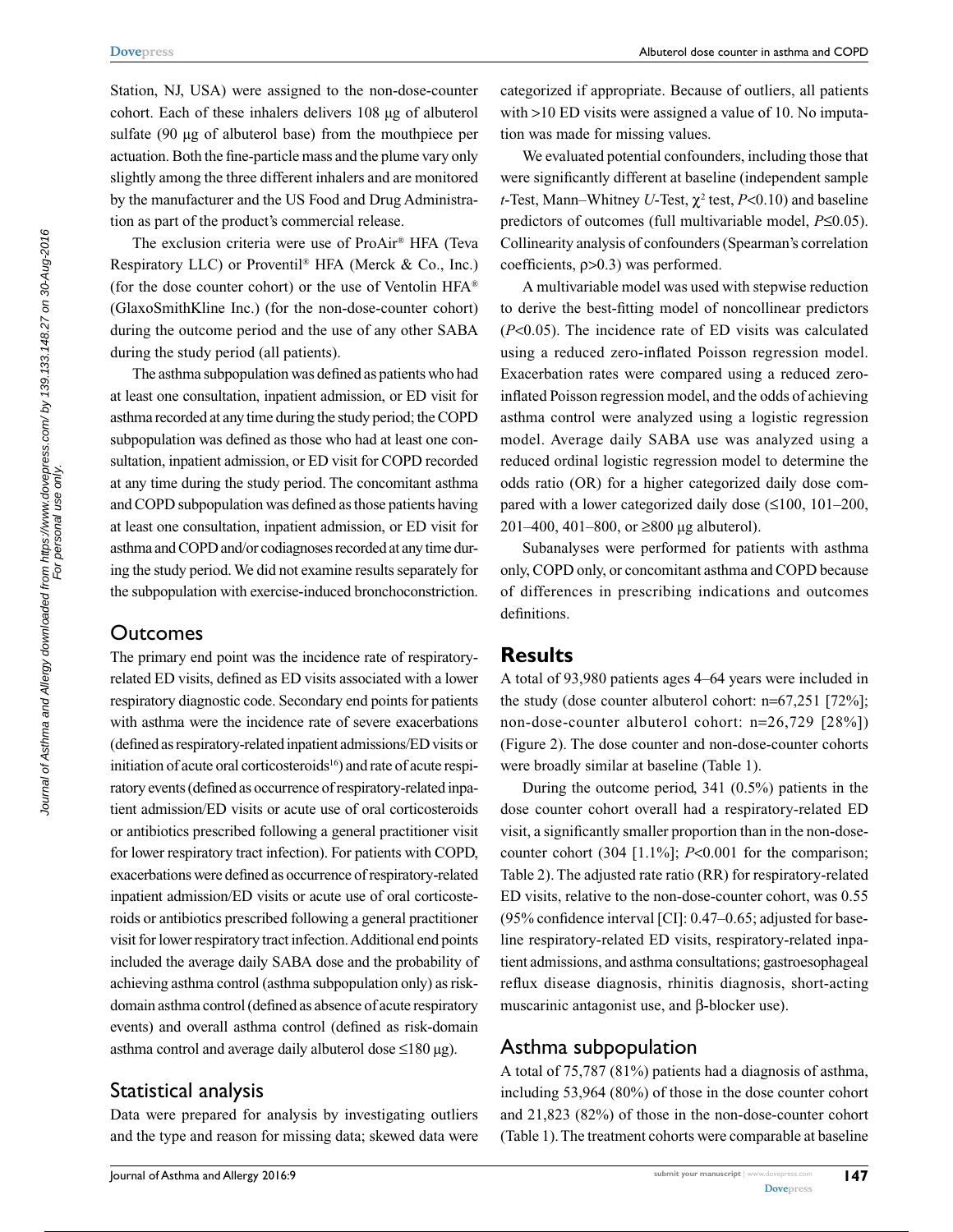

**Figure 2** Flow diagram of the patient selection process.

**Abbreviations:** COPD, chronic obstructive pulmonary disease; EIB, exercise-induced bronchoconstriction; SABA, short-acting β-agonist.

in terms of demographic characteristics, comorbidities, and medication use; a statistically significant difference in median age was not clinically significant (Table 1).

Respiratory-related ED visits were recorded during the outcome period for 270 (0.5%) and 244 (1.1%) patients with asthma in the dose counter and non-dose-counter cohorts, respectively (*P*<0.001; Table 2). Those in the dose counter cohort had 51% lower incidence of respiratory-related ED visits (adjusted RR: 0.49; 95% CI: 0.41–0.59) (Table 2, Figure 3). Average daily SABA dose, severe exacerbation rates, and acute respiratory event rates were similar between treatment cohorts (Tables 3 and 4, Figure 3). However, corresponding with the higher number of ambulatory visits resulting in antibiotic prescriptions (Table 3), patients with

asthma in the dose counter cohort had 4% lower odds of achieving risk-domain or overall asthma control than those in the non-dose-counter cohort (Table 4, Figure 3).

## COPD subpopulation

A total of 6,687 (7%) patients had COPD, including 4,953 (74%) in the dose counter cohort and 1,734 (26%) in the non-dose-counter cohort (Table 1). The treatment cohorts were comparable for patients with COPD with regard to demographic characteristics, comorbidities, and therapy.

Respiratory-related ED visits were recorded during the outcome period for 16 (0.3%) and 23 (1.3%) patients with COPD in the dose counter and non-dose-counter cohorts, respectively (*P*<0.001; Table 2). Patients with COPD in the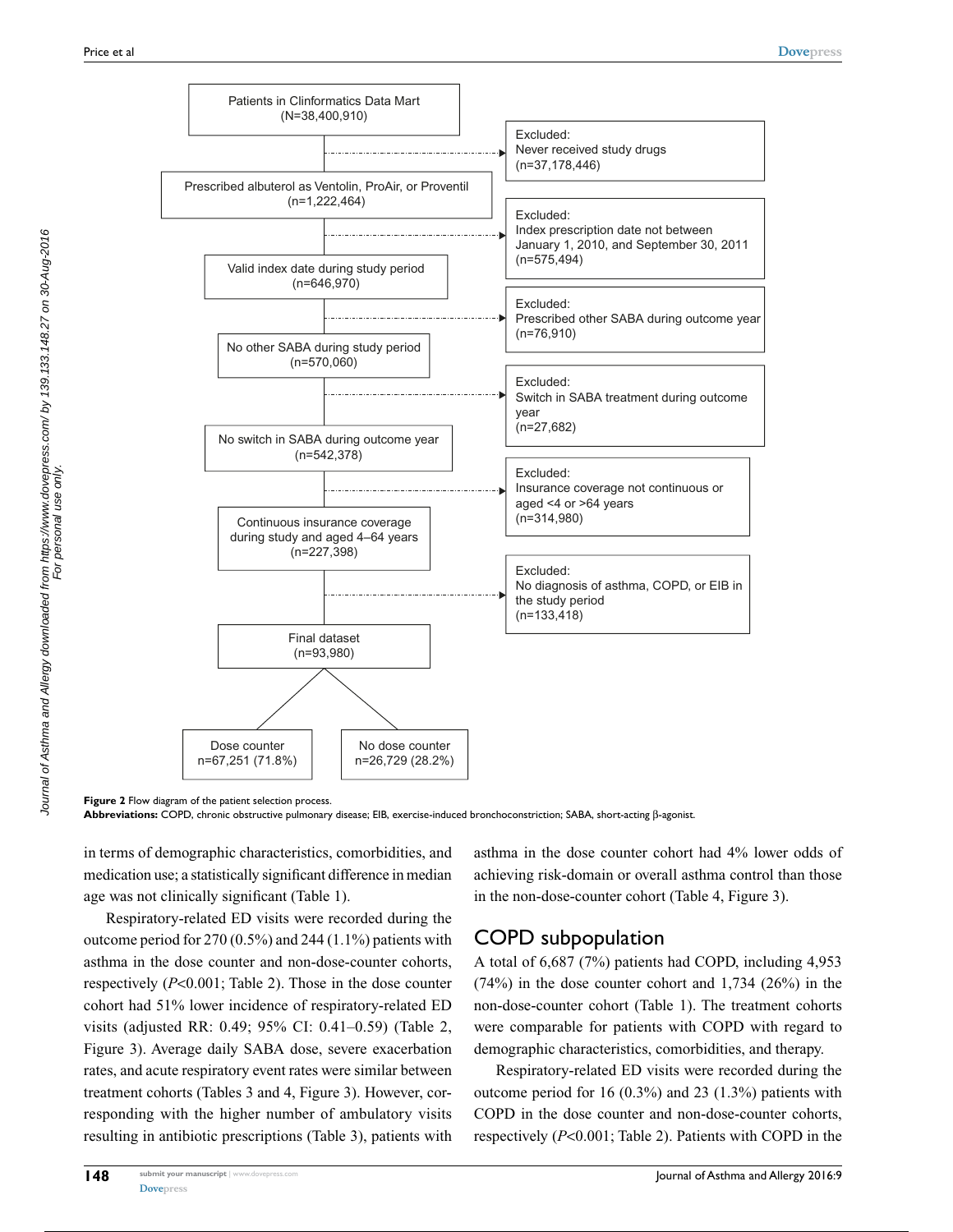| Characteristic                                   | All patients<br>N=93,980 |                                                            | Patients with asthma<br>N=75.787 |                                                           | Patients with COPD<br>N=6,687 |                                                       | Patients with asthma + COPD<br>$N = 6,425$ |                                                         |
|--------------------------------------------------|--------------------------|------------------------------------------------------------|----------------------------------|-----------------------------------------------------------|-------------------------------|-------------------------------------------------------|--------------------------------------------|---------------------------------------------------------|
|                                                  | Dose counter             | counter<br>n=67,25 l (7 l 6%) n=26,729 (28.4%)<br>Non-dose | Dose counter                     | Non-dose counter<br>$n=53,964$ (71.2%) $n=21,823$ (28.8%) | Dose counter                  | Non-dose counter<br>$n=4,953(74.1%)$ $n=1,734(25.9%)$ | Dose counter                               | Non-dose counter<br>$n=4,730(73.6\%)$ $n=1,695(26.4\%)$ |
| Age at index date, median years (IQR) 37 (17-50) |                          | $38(18-51)^{a}$                                            | $35(16-48)$                      | $36(18-49)^{a}$                                           | 54 (48-62)                    | 56 (49-60) <sup>a</sup>                               | $51(41-58)$                                | $52(41-59)$                                             |
| Female, n (%)                                    | 39,352 (58.5)            | 5,717 (58.8)                                               | 31,623 (58.6)                    | 12,842 (58.8)                                             | 2,645 (53.4)                  | 934 (53.9)                                            | 2,897 (61.2)                               | ,020 (60.2)                                             |
| Comorbidities, n (%) <sup>b</sup>                |                          |                                                            |                                  |                                                           |                               |                                                       |                                            |                                                         |
| Other chronic respiratory disease                | 1,571 (2.3)              | 596 (2.2)                                                  | 808 (1.5)                        | 330 (1.5)                                                 | 365 (7.4)                     | 131 (7.6)                                             | 380 (8)                                    | 126(7.4)                                                |
| <b>Rhinitis</b>                                  | 35,344 (52.6)            | (4, 189(53.1))                                             | 29,415 (54.5)                    | 11,973 (54.9)                                             | ,480 (29.9)                   | 514 (29.6)                                            | 2,545 (53.8)                               | 917(54.1)                                               |
| Eczema                                           | $14,727$ $(21.9)$        | 5,957 (22.3)                                               | 11,961(22.2)                     | 4,899 (22.4)                                              | 847 (17.1)                    | 304 (17.5)                                            | (0.500(2)                                  | 420 (24.8)                                              |
| GERD                                             | $1,723$ $(17.4)$         | $4,514(16.9)^c$                                            | 8,728 (16.2)                     | 3,455 (15.8)                                              | ,222(24.7)                    | 435 (25.1)                                            | (30.4)                                     | 498 (29.4)                                              |
| Ischemic heart disease                           | 3,225 (4.8)              | .270(4.8)                                                  | ,640(3.0)                        | 681 (3.1)                                                 | 938 (18.9)                    | 326 (18.8)                                            | 624 (13.2)                                 | 251 (14.8)                                              |
| Use of baseline comedication, n (%)              |                          |                                                            |                                  |                                                           |                               |                                                       |                                            |                                                         |
| Acetaminophen                                    | 15,454(23.0)             | 5,821 (21.8) <sup>a</sup>                                  | 11,454 (21.2)                    | 4,508 (20.7)                                              | 892 (38.2)                    | 622 (35.9)                                            | (34.5)                                     | 499 (29.4)ª                                             |
| NSAIDs                                           | ,047 (16.4)              | $4,237$ (15.9)                                             | 8,295 (15.4)                     | 3,275 (15.0)                                              | ,246(25.2)                    | 421 (24.3)                                            | ,189(25.1)                                 | 403 (23.8)                                              |
| <b>B-blockers</b>                                | 3,438(5.1)               | 1,315(4.9)                                                 | 2.141 (4.0)                      | 846 (3.9)                                                 | 750 (15.1)                    | 269 (15.5)                                            | 508 (10.7)                                 | 176(10.4)                                               |

| . היווי המחמה המח                                                                                              |
|----------------------------------------------------------------------------------------------------------------|
|                                                                                                                |
|                                                                                                                |
|                                                                                                                |
|                                                                                                                |
|                                                                                                                |
|                                                                                                                |
|                                                                                                                |
| th at haseline and during th                                                                                   |
|                                                                                                                |
|                                                                                                                |
|                                                                                                                |
|                                                                                                                |
|                                                                                                                |
|                                                                                                                |
|                                                                                                                |
|                                                                                                                |
|                                                                                                                |
|                                                                                                                |
|                                                                                                                |
|                                                                                                                |
|                                                                                                                |
|                                                                                                                |
|                                                                                                                |
|                                                                                                                |
|                                                                                                                |
|                                                                                                                |
|                                                                                                                |
|                                                                                                                |
|                                                                                                                |
|                                                                                                                |
|                                                                                                                |
| s Lesson de Das Das Die Allies une der Des Diesens der Den Den Den Der Den Den Den Der Den Den Den Den Den Den |
|                                                                                                                |
|                                                                                                                |
| ;                                                                                                              |
| בסינות ביותר ביותר המונייני והמונייני המונייני ביותר ביותר ביותר ביותר ביותר ביותר ביותר ביותר ביותר ביותר ביו |
|                                                                                                                |
|                                                                                                                |
|                                                                                                                |
|                                                                                                                |
|                                                                                                                |
|                                                                                                                |
| $\frac{1}{2}$                                                                                                  |
| ama 1 and                                                                                                      |

| Variable                     | All patients                                    |                                                                                                                                                                |          | Patients with asthma |                  |                | Patients with COPD   |                 |          |                      | Patients with asthma + COPD |          |
|------------------------------|-------------------------------------------------|----------------------------------------------------------------------------------------------------------------------------------------------------------------|----------|----------------------|------------------|----------------|----------------------|-----------------|----------|----------------------|-----------------------------|----------|
|                              | N=93,980                                        |                                                                                                                                                                |          | 787<br>$N=75$        |                  |                | N=6,687              |                 |          | N=6,425              |                             |          |
|                              | $n = 67,251$<br>(71.6%)                         | Dose counter Non-dose counter P-value® Dose counter Non-dose counter P-value® Dose counter D-value® Dose counter Non-dose counter P-value®<br>n=26,729 (28.4%) |          | n=53,964<br>(71.2%)  | n=21,823 (28.8%) |                | $n=4,953$<br>(74.1%) | n=1,734 (25.9%) |          | $n=4,730$<br>(73.6%) | n=1,695 (26.4%)             |          |
|                              | Respiratory-related ED visits, n (%)            |                                                                                                                                                                |          |                      |                  |                |                      |                 |          |                      |                             |          |
| Baseline ≥1 403 (0.6)        |                                                 | 393 (1.5)                                                                                                                                                      | $-0.001$ | 327 (0.6)            | 317(1.5)         | $-0.001$       | 28 (0.6)             | 29 (1.7)        | $-0.001$ | 31(0.7)              | 28 (1.7)                    | $-0.001$ |
| Outcome $\geq$ 341 (0.5)     |                                                 | 304 (1.1)                                                                                                                                                      | $-0.001$ | 270 (0.5)            | 244 (1.1)        | 0.001          | 16(0.3)              | 23(1.3)         | 0.001    | 42 (0.9)             | 23 (1.4)                    | 0.058    |
|                              | Respiratory-related inpatient admissions, n (%) |                                                                                                                                                                |          |                      |                  |                |                      |                 |          |                      |                             |          |
| Baseline ≥1 1,892 (2.8)      |                                                 | 781 (2.9)                                                                                                                                                      | 0.366    | (2.0)<br>1,062       | 468 (2.1)        | $\frac{8}{10}$ | 471 (9.5)            | 167 (9.6)       | 0.882    | 335 (7.1)            | 139(8.2)                    | 0.131    |
| Outcome $\geq$   2,264 (3.4) |                                                 | 891 (3.3)                                                                                                                                                      | 0.800    | (2.5)<br>1,366       | 568 (2.6)        | 0.572          | 1,216 (24.6)         | 423 (24.4)      | 0.896    | 389 (8.2)            | 145 (8.6)                   | 0.672    |

Abbreviations: COPD, chronic obstructive pulmonary disease; ED, emergency department. **Abbreviations:** COPD, chronic obstructive pulmonary disease; ED, emergency department.

Journal of Asthma and Allergy downloaded from https://www.dovepress.com/ by 139.133.148.27 on 30-Aug-2016 For personal use only.

Journal of Asthma and Allergy downloaded from https://www.dovepress.com/ by 139.133.148.27 on 30-Aug-2016<br>For personal use only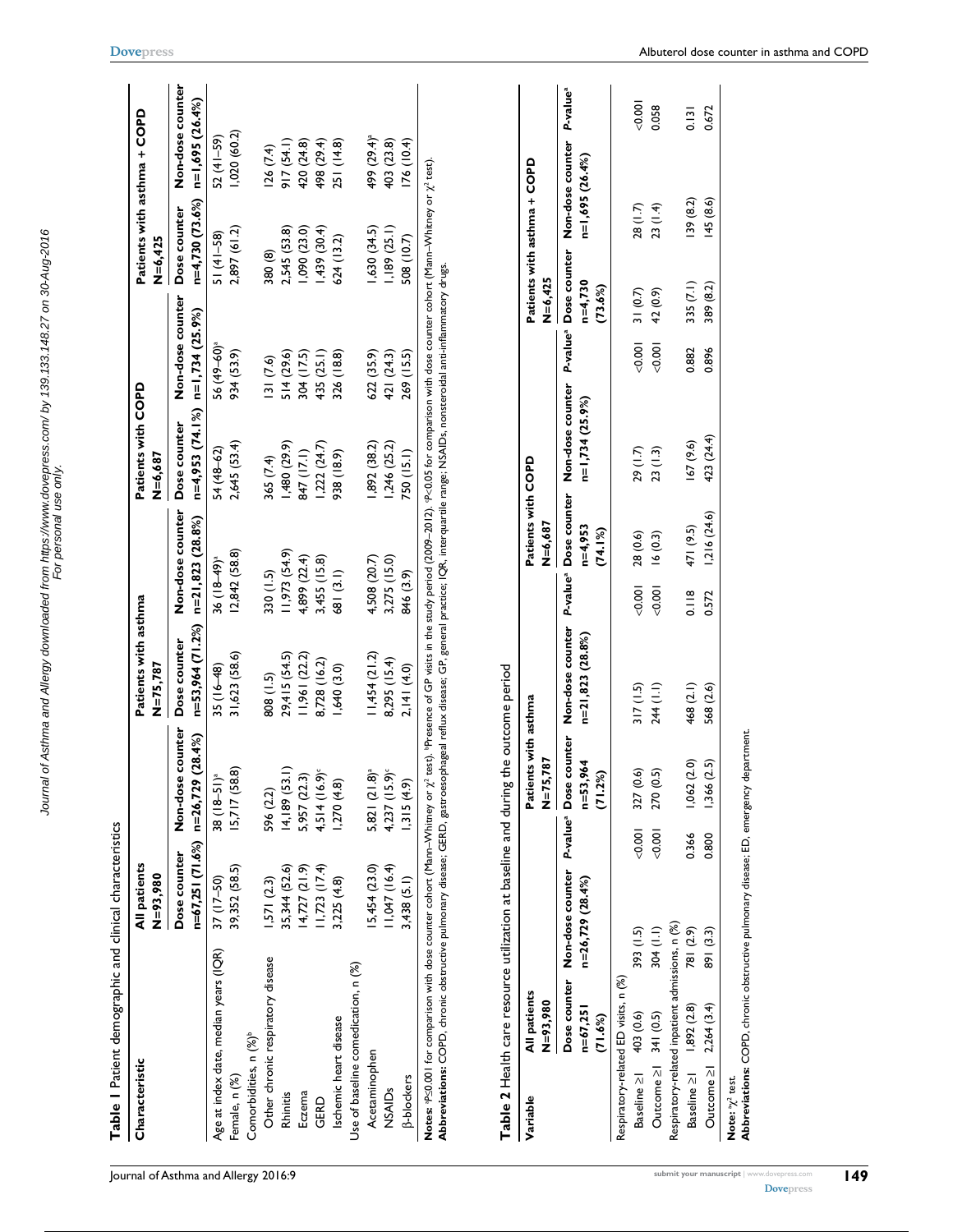

**Adjusted rate/odds ratios (95% Cl) for the dose counter cohort**

**Figure 3** Adjusted outcome measures for study end points over 1 year after the index date for patients with asthma. Notes: The non-dose-counter cohort is the comparator, with adjusted risk ratio/odds ratio set at 1.0. Adjusted for the following baseline variables: <sup>a</sup>Severe exacerbations, asthma consultations, ischemic heart disease diagnosis, acetaminophen use. <sup>b</sup>Severe exacerbations, age, gastroesophageal reflux disease diagnosis, acetaminophen use. ʿAcute oral corticosteroid courses, antibiotics prescribed at lower respiratory consultation, asthma consultations. <sup>4</sup>Antibiotics prescribed at lower respiratory consultation, acute oral corticosteroid courses, gastroesophageal reflux disease diagnosis. °Age. 'Age, respiratory prescriptions, antibiotics prescribed at lower respiratory consultation. **Abbreviations:** CI, confidence interval; ED, emergency department; SABA, short-acting β-agonist

dose counter cohort had 60% lower adjusted respiratoryrelated ED visit rates versus patients in the non-dose-counter cohort (adjusted RR: 0.40; 95% CI: 0.22–0.75) (Table 2). Other COPD outcomes were comparable between cohorts, including COPD exacerbation rates (adjusted RR: 1.05; 95% CI: 0.97–1.13) and average daily SABA dose (adjusted OR: 1.08; 95% CI: 0.94–1.25) (Table 4).

# Asthma and COPD subpopulation

A total of 6,425 (7%) patients had a codiagnosis of asthma and COPD, including 4,730 (7%) of those in the dose counter cohort and 1,695 (6%) of those in the non-dose-counter cohort (Table 1). The treatment cohorts were comparable with regard to demographic characteristics, comorbidities, and therapy.

There was no significant difference between the two cohorts in the unadjusted rate of outcome respiratory-related ED visit rates for patients with asthma and COPD (reported for 42 [0.9%] and 23 [1.4%] in dose counter and non-dosecounter cohorts, respectively; *P*=0.058; Table 2. The adjusted RR was 0.70 (95% CI: 0.43–1.16). Outcomes were comparable between treatment cohorts in terms of exacerbation rates (adjusted RR: 1.06 [0.97–1.16]) and average daily SABA dose (adjusted OR: 1.05; 95% CI: 0.92–1.20; Table 4).

# **Discussion**

In this investigation of the impact of an integrated dose counter in albuterol inhalers, the incidence rate of respiratory-related ED visits during the outcome year was estimated to be 45% lower in the dose counter cohort than in the non-dose-counter cohort. This result remained significant after splitting the population by single diagnosis: a 51% lower incidence rate was seen in patients with asthma and a 60% lower rate in those with COPD. There was no statistically significant difference in ED visit incidence rate between cohorts for the small subpopulation of patients with codiagnosis of asthma and COPD.

Using a dose counter device was not associated with changes in indicators of disease control, including average daily SABA dose, which was not significantly different between the dose counter and non-dose-counter cohorts, for either the overall population or the subpopulations. We can speculate that the lack of difference in exacerbations may be because ED visits were relatively low in number as compared with the other components of the composite exacerbation variables, which included inpatient admissions and oral corticosteroid courses in the case of asthma exacerbations, and also antibiotics prescribed following a general practitioner visit for lower respiratory tract infection in the case of COPD exacerbations. Moreover, patients in the dose counter cohort of the asthma subpopulation had 4% lower odds of achieving overall asthma control in the outcome period. This was because they had a higher number of ambulatory visits for lower respiratory tract infections with antibiotic prescriptions, a component of the composite asthma control measures. We have no certain explanation for the latter finding.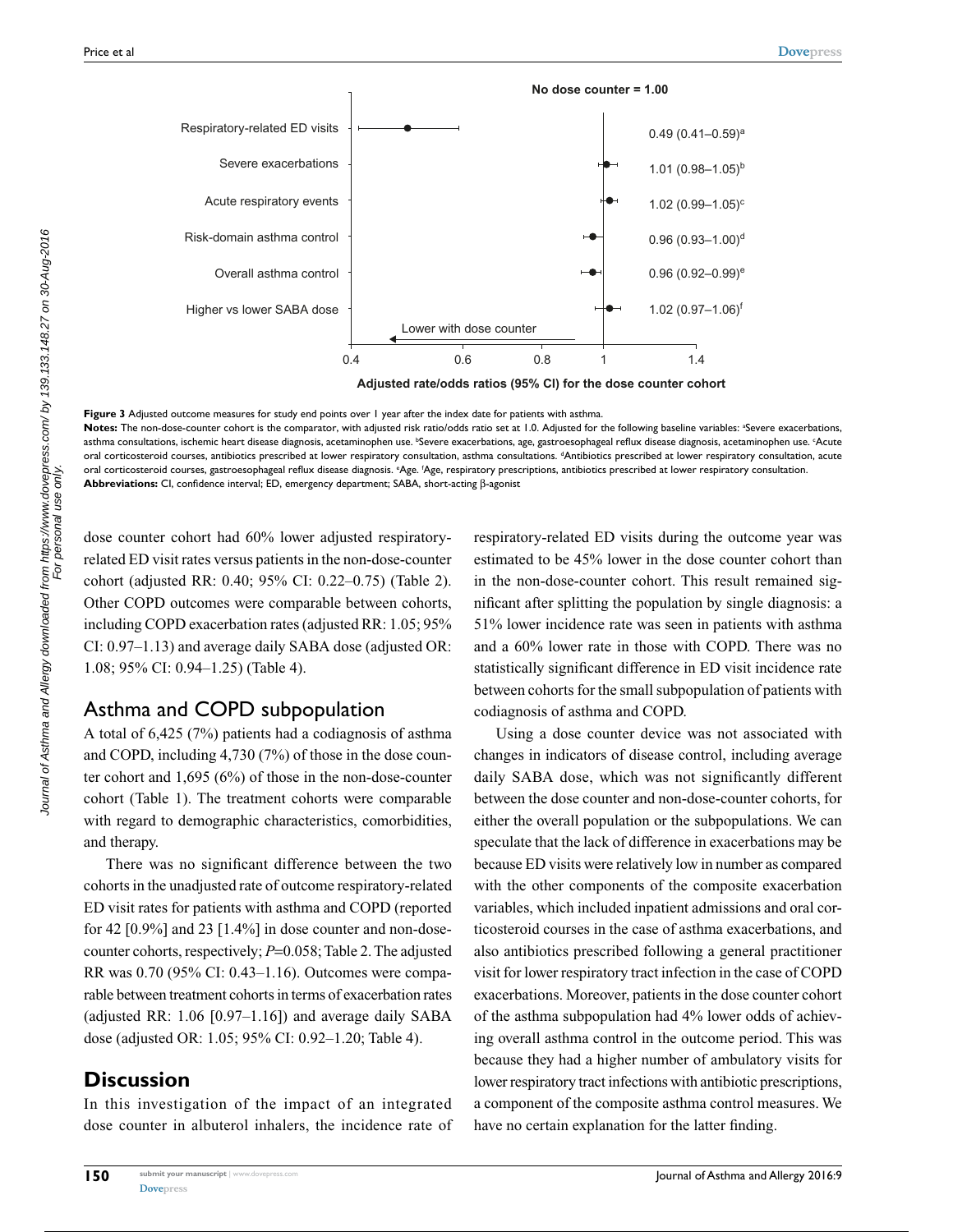| $n=4,730(73.6%)$<br>Dose counter<br>3,553 (75.1)<br>2,778 (58.7)<br>1,328(28.1)<br>3,109 (65.7)<br>1,728 (36.5)<br>3,510 (74.2)<br>$1,061$ $(22.4)$<br>945 (20.0)<br>878 (18.6)<br>560 (11.8)<br>773 (16.3)<br>624 (13.2)<br>490 (10.4)<br>742 (15.7)<br>482 (10.2)<br>308 (6.5)<br>261 (5.5)<br>407 (8.6)<br>305 (6.4)<br>178(3.8)<br>121(2.6)<br>186(3.9)<br>(3.8)<br>223 (4.7)<br>P-value <sup>a</sup><br>0.094<br>0.606<br>0.080<br>0.644<br>0.567<br>0.073<br>0.561<br>0.304<br>1,372(79.1)<br>1,422 (82.0)<br>1,315(75.8)<br>Non-dose<br>990 (57.1)<br>201 (11.6)<br>526 (30.3)<br>272 (15.7)<br>220 (12.7)<br>451 (26.0)<br>222 (12.8)<br>218 (12.6)<br>309 (17.8)<br>counter<br>$n=1,734$<br>147(8.5)<br>145(8.4)<br>102(5.9)<br>(25.9%)<br>51 (2.9)<br>54(3.1)<br>(1.1)<br>24 (1.4)<br>50(2.9)<br>44 (2.5)<br>34 (2.0)<br>50 (2.9)<br>40 (2.3)<br>$n=4,953(74.1%)$<br>Dose counter<br>4,042 (81.6)<br>2,790 (56.3)<br>,567(31.6)<br>$1,371$ $(27.7)$<br>3,898 (78.7)<br>3,627 (73.2)<br>835 (16.9)<br>516(12.4)<br>602 (12.2)<br>889 (17.9)<br>567 (13.5)<br>153(3.1)<br>304 (6.1)<br>128(2.6)<br>124(2.5)<br>173(3.5)<br>378 (7.6)<br>140(2.8)<br>172(3.5)<br>123(2.5)<br>437 (8.8)<br>596 (12)<br>46 (0.9)<br>80 (1.6)<br>P-value <sup>a</sup><br>000000<br>$-0.001$<br>$-0.001$<br>0.255<br>0.009<br>0.140<br>0.356<br>0.554<br>17,251 (79.0)<br>19,255 (88.2)<br>18,288 (83.8)<br>8,592 (85.2)<br>2,428 (11.1)<br>3,546 (16.2)<br>3,575 (16.4)<br>7,064 (32.4)<br>2,933 (13.4)<br>2,608 (12.0)<br>2,519(11.5)<br>Non-dose<br>1,026(4.7)<br>$n = 21,823$<br>,912(8.8)<br>,808(8.3)<br>2,011(9.2)<br>counter<br>(29(0.6)<br>$(6.0)$ $161$<br>249 (I.I)<br>557 (2.6)<br>826 (3.8)<br>756 (3.5)<br>411(1.9)<br>554 (2.5)<br>(28.8%)<br>81 (0.4)<br>Dose counter<br>45,715 (84.7)<br>47,000 (87.1)<br>45,150 (83.7)<br>41,886 (77.6)<br>$17,238$ $(31.9)$<br>6,150 (11.4)<br>9,659 (17.9)<br>5,466 (10.1)<br>8,263 (15.3)<br>7,200(13.3)<br>6,444 (11.9)<br>6,043(11.2)<br>$n = 53,964$<br>4,395 (8.1)<br>1,158(2.1)<br>1,454(2.7)<br>1,498 (2.8)<br>(782(3.3))<br>4,313 (8.0)<br>$,982$ $(3.7)$<br>2,419 (4.5)<br>356 (0.7)<br>186 (0.3)<br>456 (0.8)<br>645 (1.2)<br>(71.2%)<br>GP visit for lower respiratory tract infection resulting in antibiotic prescription, n (%)<br>P-value <sup>a</sup><br>0.001<br>00.001<br>0.001<br>0.078<br>0.012<br>0.047<br>22,647 (84.7)<br>22,276 (83.3)<br>$3,022$ ( $11.3$ )<br>4,429 (16.6)<br>8,626 (32.3)<br>2,948 (11.0)<br>3,669 (13.7)<br>2,918 (10.9)<br>Non-dose<br>2,240 (8.4)<br>n=26,729<br>2,314(8.7)<br>counter<br>446 (1.7)<br>261 (1.0)<br>983 (3.7)<br>523 (2.0)<br>249 (0.9)<br>957 (3.6)<br>702 (2.6)<br>358 (1.3)<br>(28.4%)<br>J.<br>$\mathbf{I}$<br>Dose counter<br>21,577 (32.1)<br>56,535 (84.1)<br>10,346(15.4)<br>55,927 (83.2)<br>Number of respiratory drug prescriptions, n (%) <sup>b</sup><br>7,815 (11.6)<br>9,155 (13.6)<br>7,305 (10.9)<br>7,216 (10.7)<br>5,145(7.7)<br>5,715(8.5)<br>1,932(2.9)<br>2,255(3.4)<br>2,271(3.4)<br>1,497(2.2)<br>$n = 67,251$<br>1,341(2)<br>672 (1.0)<br>969 (1.4)<br>675 (1.0)<br>(71.6%)<br>L<br>$\mathbf{I}$<br>LTRA alone/in combination<br>LTRA alone/in combination<br>Respiratory drug therapy, n (%)<br>SAMA±LABA±LAMA<br>Acute OCS courses, n (%) <sup>c</sup><br>SAMA±LABA±LAMA<br>ICS combinations<br>ICS combinations<br>Outcome ≥i<br>ICS only<br>ICS only<br>Baseline 2<br>Outcome<br>Outcome<br>Outcome<br><b>Baseline</b><br><b>Baseline</b><br><b>Baseline</b><br>$\mathbf{r}$<br>$\overline{-3}$<br>$\lambda$<br>$\stackrel{\sim}{\sim}$<br>$\approx$<br>$\circ$<br>$\circ$<br>$\circ$<br>$\circ$<br>$\sim$<br>$\overline{\mathbf{c}}$ | Variable  | All patients<br>N=93,980 |  | Patients with asthma<br>N=75,787 |  | Patients with COPD<br>$N=6,687$ |  | Patients with asthma + COPD<br>$N = 6,425$ |                                             |                      |
|-------------------------------------------------------------------------------------------------------------------------------------------------------------------------------------------------------------------------------------------------------------------------------------------------------------------------------------------------------------------------------------------------------------------------------------------------------------------------------------------------------------------------------------------------------------------------------------------------------------------------------------------------------------------------------------------------------------------------------------------------------------------------------------------------------------------------------------------------------------------------------------------------------------------------------------------------------------------------------------------------------------------------------------------------------------------------------------------------------------------------------------------------------------------------------------------------------------------------------------------------------------------------------------------------------------------------------------------------------------------------------------------------------------------------------------------------------------------------------------------------------------------------------------------------------------------------------------------------------------------------------------------------------------------------------------------------------------------------------------------------------------------------------------------------------------------------------------------------------------------------------------------------------------------------------------------------------------------------------------------------------------------------------------------------------------------------------------------------------------------------------------------------------------------------------------------------------------------------------------------------------------------------------------------------------------------------------------------------------------------------------------------------------------------------------------------------------------------------------------------------------------------------------------------------------------------------------------------------------------------------------------------------------------------------------------------------------------------------------------------------------------------------------------------------------------------------------------------------------------------------------------------------------------------------------------------------------------------------------------------------------------------------------------------------------------------------------------------------------------------------------------------------------------------------------------------------------------------------------------------------------------------------------------------------------------------------------------------------------------------------------------------------------------------------------------------------------------------------------------------------------------------------------------------------------------------------------------------------------------------------------------------------------------------------|-----------|--------------------------|--|----------------------------------|--|---------------------------------|--|--------------------------------------------|---------------------------------------------|----------------------|
|                                                                                                                                                                                                                                                                                                                                                                                                                                                                                                                                                                                                                                                                                                                                                                                                                                                                                                                                                                                                                                                                                                                                                                                                                                                                                                                                                                                                                                                                                                                                                                                                                                                                                                                                                                                                                                                                                                                                                                                                                                                                                                                                                                                                                                                                                                                                                                                                                                                                                                                                                                                                                                                                                                                                                                                                                                                                                                                                                                                                                                                                                                                                                                                                                                                                                                                                                                                                                                                                                                                                                                                                                                                                         |           |                          |  |                                  |  |                                 |  |                                            | Non-dose<br>$n=1,695$<br>counter<br>(26.4%) | P-value <sup>a</sup> |
|                                                                                                                                                                                                                                                                                                                                                                                                                                                                                                                                                                                                                                                                                                                                                                                                                                                                                                                                                                                                                                                                                                                                                                                                                                                                                                                                                                                                                                                                                                                                                                                                                                                                                                                                                                                                                                                                                                                                                                                                                                                                                                                                                                                                                                                                                                                                                                                                                                                                                                                                                                                                                                                                                                                                                                                                                                                                                                                                                                                                                                                                                                                                                                                                                                                                                                                                                                                                                                                                                                                                                                                                                                                                         |           |                          |  |                                  |  |                                 |  |                                            | 415(24.5)                                   | $-0.001$             |
|                                                                                                                                                                                                                                                                                                                                                                                                                                                                                                                                                                                                                                                                                                                                                                                                                                                                                                                                                                                                                                                                                                                                                                                                                                                                                                                                                                                                                                                                                                                                                                                                                                                                                                                                                                                                                                                                                                                                                                                                                                                                                                                                                                                                                                                                                                                                                                                                                                                                                                                                                                                                                                                                                                                                                                                                                                                                                                                                                                                                                                                                                                                                                                                                                                                                                                                                                                                                                                                                                                                                                                                                                                                                         |           |                          |  |                                  |  |                                 |  |                                            | 653 (38.5)                                  | 0.145                |
|                                                                                                                                                                                                                                                                                                                                                                                                                                                                                                                                                                                                                                                                                                                                                                                                                                                                                                                                                                                                                                                                                                                                                                                                                                                                                                                                                                                                                                                                                                                                                                                                                                                                                                                                                                                                                                                                                                                                                                                                                                                                                                                                                                                                                                                                                                                                                                                                                                                                                                                                                                                                                                                                                                                                                                                                                                                                                                                                                                                                                                                                                                                                                                                                                                                                                                                                                                                                                                                                                                                                                                                                                                                                         |           |                          |  |                                  |  |                                 |  |                                            |                                             |                      |
|                                                                                                                                                                                                                                                                                                                                                                                                                                                                                                                                                                                                                                                                                                                                                                                                                                                                                                                                                                                                                                                                                                                                                                                                                                                                                                                                                                                                                                                                                                                                                                                                                                                                                                                                                                                                                                                                                                                                                                                                                                                                                                                                                                                                                                                                                                                                                                                                                                                                                                                                                                                                                                                                                                                                                                                                                                                                                                                                                                                                                                                                                                                                                                                                                                                                                                                                                                                                                                                                                                                                                                                                                                                                         |           |                          |  |                                  |  |                                 |  |                                            |                                             |                      |
|                                                                                                                                                                                                                                                                                                                                                                                                                                                                                                                                                                                                                                                                                                                                                                                                                                                                                                                                                                                                                                                                                                                                                                                                                                                                                                                                                                                                                                                                                                                                                                                                                                                                                                                                                                                                                                                                                                                                                                                                                                                                                                                                                                                                                                                                                                                                                                                                                                                                                                                                                                                                                                                                                                                                                                                                                                                                                                                                                                                                                                                                                                                                                                                                                                                                                                                                                                                                                                                                                                                                                                                                                                                                         |           |                          |  |                                  |  |                                 |  |                                            | 59 (3.5)                                    | 0.002                |
|                                                                                                                                                                                                                                                                                                                                                                                                                                                                                                                                                                                                                                                                                                                                                                                                                                                                                                                                                                                                                                                                                                                                                                                                                                                                                                                                                                                                                                                                                                                                                                                                                                                                                                                                                                                                                                                                                                                                                                                                                                                                                                                                                                                                                                                                                                                                                                                                                                                                                                                                                                                                                                                                                                                                                                                                                                                                                                                                                                                                                                                                                                                                                                                                                                                                                                                                                                                                                                                                                                                                                                                                                                                                         |           |                          |  |                                  |  |                                 |  |                                            | 166(9.8)                                    |                      |
|                                                                                                                                                                                                                                                                                                                                                                                                                                                                                                                                                                                                                                                                                                                                                                                                                                                                                                                                                                                                                                                                                                                                                                                                                                                                                                                                                                                                                                                                                                                                                                                                                                                                                                                                                                                                                                                                                                                                                                                                                                                                                                                                                                                                                                                                                                                                                                                                                                                                                                                                                                                                                                                                                                                                                                                                                                                                                                                                                                                                                                                                                                                                                                                                                                                                                                                                                                                                                                                                                                                                                                                                                                                                         |           |                          |  |                                  |  |                                 |  |                                            | 149(8.8)                                    |                      |
|                                                                                                                                                                                                                                                                                                                                                                                                                                                                                                                                                                                                                                                                                                                                                                                                                                                                                                                                                                                                                                                                                                                                                                                                                                                                                                                                                                                                                                                                                                                                                                                                                                                                                                                                                                                                                                                                                                                                                                                                                                                                                                                                                                                                                                                                                                                                                                                                                                                                                                                                                                                                                                                                                                                                                                                                                                                                                                                                                                                                                                                                                                                                                                                                                                                                                                                                                                                                                                                                                                                                                                                                                                                                         |           |                          |  |                                  |  |                                 |  |                                            | 97 (5.7)                                    |                      |
|                                                                                                                                                                                                                                                                                                                                                                                                                                                                                                                                                                                                                                                                                                                                                                                                                                                                                                                                                                                                                                                                                                                                                                                                                                                                                                                                                                                                                                                                                                                                                                                                                                                                                                                                                                                                                                                                                                                                                                                                                                                                                                                                                                                                                                                                                                                                                                                                                                                                                                                                                                                                                                                                                                                                                                                                                                                                                                                                                                                                                                                                                                                                                                                                                                                                                                                                                                                                                                                                                                                                                                                                                                                                         |           |                          |  |                                  |  |                                 |  |                                            |                                             |                      |
|                                                                                                                                                                                                                                                                                                                                                                                                                                                                                                                                                                                                                                                                                                                                                                                                                                                                                                                                                                                                                                                                                                                                                                                                                                                                                                                                                                                                                                                                                                                                                                                                                                                                                                                                                                                                                                                                                                                                                                                                                                                                                                                                                                                                                                                                                                                                                                                                                                                                                                                                                                                                                                                                                                                                                                                                                                                                                                                                                                                                                                                                                                                                                                                                                                                                                                                                                                                                                                                                                                                                                                                                                                                                         |           |                          |  |                                  |  |                                 |  |                                            | 107(6.3)                                    | 0.739                |
|                                                                                                                                                                                                                                                                                                                                                                                                                                                                                                                                                                                                                                                                                                                                                                                                                                                                                                                                                                                                                                                                                                                                                                                                                                                                                                                                                                                                                                                                                                                                                                                                                                                                                                                                                                                                                                                                                                                                                                                                                                                                                                                                                                                                                                                                                                                                                                                                                                                                                                                                                                                                                                                                                                                                                                                                                                                                                                                                                                                                                                                                                                                                                                                                                                                                                                                                                                                                                                                                                                                                                                                                                                                                         |           |                          |  |                                  |  |                                 |  |                                            | 178(10.5)                                   |                      |
|                                                                                                                                                                                                                                                                                                                                                                                                                                                                                                                                                                                                                                                                                                                                                                                                                                                                                                                                                                                                                                                                                                                                                                                                                                                                                                                                                                                                                                                                                                                                                                                                                                                                                                                                                                                                                                                                                                                                                                                                                                                                                                                                                                                                                                                                                                                                                                                                                                                                                                                                                                                                                                                                                                                                                                                                                                                                                                                                                                                                                                                                                                                                                                                                                                                                                                                                                                                                                                                                                                                                                                                                                                                                         |           |                          |  |                                  |  |                                 |  |                                            | 287 (16.9)                                  |                      |
|                                                                                                                                                                                                                                                                                                                                                                                                                                                                                                                                                                                                                                                                                                                                                                                                                                                                                                                                                                                                                                                                                                                                                                                                                                                                                                                                                                                                                                                                                                                                                                                                                                                                                                                                                                                                                                                                                                                                                                                                                                                                                                                                                                                                                                                                                                                                                                                                                                                                                                                                                                                                                                                                                                                                                                                                                                                                                                                                                                                                                                                                                                                                                                                                                                                                                                                                                                                                                                                                                                                                                                                                                                                                         |           |                          |  |                                  |  |                                 |  |                                            | 185 (10.9)                                  |                      |
|                                                                                                                                                                                                                                                                                                                                                                                                                                                                                                                                                                                                                                                                                                                                                                                                                                                                                                                                                                                                                                                                                                                                                                                                                                                                                                                                                                                                                                                                                                                                                                                                                                                                                                                                                                                                                                                                                                                                                                                                                                                                                                                                                                                                                                                                                                                                                                                                                                                                                                                                                                                                                                                                                                                                                                                                                                                                                                                                                                                                                                                                                                                                                                                                                                                                                                                                                                                                                                                                                                                                                                                                                                                                         |           |                          |  |                                  |  |                                 |  |                                            |                                             |                      |
|                                                                                                                                                                                                                                                                                                                                                                                                                                                                                                                                                                                                                                                                                                                                                                                                                                                                                                                                                                                                                                                                                                                                                                                                                                                                                                                                                                                                                                                                                                                                                                                                                                                                                                                                                                                                                                                                                                                                                                                                                                                                                                                                                                                                                                                                                                                                                                                                                                                                                                                                                                                                                                                                                                                                                                                                                                                                                                                                                                                                                                                                                                                                                                                                                                                                                                                                                                                                                                                                                                                                                                                                                                                                         |           |                          |  |                                  |  |                                 |  |                                            |                                             |                      |
|                                                                                                                                                                                                                                                                                                                                                                                                                                                                                                                                                                                                                                                                                                                                                                                                                                                                                                                                                                                                                                                                                                                                                                                                                                                                                                                                                                                                                                                                                                                                                                                                                                                                                                                                                                                                                                                                                                                                                                                                                                                                                                                                                                                                                                                                                                                                                                                                                                                                                                                                                                                                                                                                                                                                                                                                                                                                                                                                                                                                                                                                                                                                                                                                                                                                                                                                                                                                                                                                                                                                                                                                                                                                         |           |                          |  |                                  |  |                                 |  |                                            | 1,256(74.1)                                 | 0.767                |
|                                                                                                                                                                                                                                                                                                                                                                                                                                                                                                                                                                                                                                                                                                                                                                                                                                                                                                                                                                                                                                                                                                                                                                                                                                                                                                                                                                                                                                                                                                                                                                                                                                                                                                                                                                                                                                                                                                                                                                                                                                                                                                                                                                                                                                                                                                                                                                                                                                                                                                                                                                                                                                                                                                                                                                                                                                                                                                                                                                                                                                                                                                                                                                                                                                                                                                                                                                                                                                                                                                                                                                                                                                                                         |           |                          |  |                                  |  |                                 |  |                                            | 325 (19.2)                                  |                      |
|                                                                                                                                                                                                                                                                                                                                                                                                                                                                                                                                                                                                                                                                                                                                                                                                                                                                                                                                                                                                                                                                                                                                                                                                                                                                                                                                                                                                                                                                                                                                                                                                                                                                                                                                                                                                                                                                                                                                                                                                                                                                                                                                                                                                                                                                                                                                                                                                                                                                                                                                                                                                                                                                                                                                                                                                                                                                                                                                                                                                                                                                                                                                                                                                                                                                                                                                                                                                                                                                                                                                                                                                                                                                         |           |                          |  |                                  |  |                                 |  |                                            | 64 (3.8)                                    |                      |
|                                                                                                                                                                                                                                                                                                                                                                                                                                                                                                                                                                                                                                                                                                                                                                                                                                                                                                                                                                                                                                                                                                                                                                                                                                                                                                                                                                                                                                                                                                                                                                                                                                                                                                                                                                                                                                                                                                                                                                                                                                                                                                                                                                                                                                                                                                                                                                                                                                                                                                                                                                                                                                                                                                                                                                                                                                                                                                                                                                                                                                                                                                                                                                                                                                                                                                                                                                                                                                                                                                                                                                                                                                                                         |           |                          |  |                                  |  |                                 |  |                                            | 50 (2.9)                                    |                      |
|                                                                                                                                                                                                                                                                                                                                                                                                                                                                                                                                                                                                                                                                                                                                                                                                                                                                                                                                                                                                                                                                                                                                                                                                                                                                                                                                                                                                                                                                                                                                                                                                                                                                                                                                                                                                                                                                                                                                                                                                                                                                                                                                                                                                                                                                                                                                                                                                                                                                                                                                                                                                                                                                                                                                                                                                                                                                                                                                                                                                                                                                                                                                                                                                                                                                                                                                                                                                                                                                                                                                                                                                                                                                         |           |                          |  |                                  |  |                                 |  |                                            |                                             |                      |
|                                                                                                                                                                                                                                                                                                                                                                                                                                                                                                                                                                                                                                                                                                                                                                                                                                                                                                                                                                                                                                                                                                                                                                                                                                                                                                                                                                                                                                                                                                                                                                                                                                                                                                                                                                                                                                                                                                                                                                                                                                                                                                                                                                                                                                                                                                                                                                                                                                                                                                                                                                                                                                                                                                                                                                                                                                                                                                                                                                                                                                                                                                                                                                                                                                                                                                                                                                                                                                                                                                                                                                                                                                                                         |           |                          |  |                                  |  |                                 |  |                                            | 1,265 (74.6)                                | 0.585                |
|                                                                                                                                                                                                                                                                                                                                                                                                                                                                                                                                                                                                                                                                                                                                                                                                                                                                                                                                                                                                                                                                                                                                                                                                                                                                                                                                                                                                                                                                                                                                                                                                                                                                                                                                                                                                                                                                                                                                                                                                                                                                                                                                                                                                                                                                                                                                                                                                                                                                                                                                                                                                                                                                                                                                                                                                                                                                                                                                                                                                                                                                                                                                                                                                                                                                                                                                                                                                                                                                                                                                                                                                                                                                         |           |                          |  |                                  |  |                                 |  |                                            | 287 (16.9)                                  |                      |
|                                                                                                                                                                                                                                                                                                                                                                                                                                                                                                                                                                                                                                                                                                                                                                                                                                                                                                                                                                                                                                                                                                                                                                                                                                                                                                                                                                                                                                                                                                                                                                                                                                                                                                                                                                                                                                                                                                                                                                                                                                                                                                                                                                                                                                                                                                                                                                                                                                                                                                                                                                                                                                                                                                                                                                                                                                                                                                                                                                                                                                                                                                                                                                                                                                                                                                                                                                                                                                                                                                                                                                                                                                                                         |           |                          |  |                                  |  |                                 |  |                                            | 80 (4.7)                                    |                      |
|                                                                                                                                                                                                                                                                                                                                                                                                                                                                                                                                                                                                                                                                                                                                                                                                                                                                                                                                                                                                                                                                                                                                                                                                                                                                                                                                                                                                                                                                                                                                                                                                                                                                                                                                                                                                                                                                                                                                                                                                                                                                                                                                                                                                                                                                                                                                                                                                                                                                                                                                                                                                                                                                                                                                                                                                                                                                                                                                                                                                                                                                                                                                                                                                                                                                                                                                                                                                                                                                                                                                                                                                                                                                         |           |                          |  |                                  |  |                                 |  |                                            | 63 (3.7)                                    |                      |
|                                                                                                                                                                                                                                                                                                                                                                                                                                                                                                                                                                                                                                                                                                                                                                                                                                                                                                                                                                                                                                                                                                                                                                                                                                                                                                                                                                                                                                                                                                                                                                                                                                                                                                                                                                                                                                                                                                                                                                                                                                                                                                                                                                                                                                                                                                                                                                                                                                                                                                                                                                                                                                                                                                                                                                                                                                                                                                                                                                                                                                                                                                                                                                                                                                                                                                                                                                                                                                                                                                                                                                                                                                                                         |           |                          |  |                                  |  |                                 |  |                                            |                                             |                      |
|                                                                                                                                                                                                                                                                                                                                                                                                                                                                                                                                                                                                                                                                                                                                                                                                                                                                                                                                                                                                                                                                                                                                                                                                                                                                                                                                                                                                                                                                                                                                                                                                                                                                                                                                                                                                                                                                                                                                                                                                                                                                                                                                                                                                                                                                                                                                                                                                                                                                                                                                                                                                                                                                                                                                                                                                                                                                                                                                                                                                                                                                                                                                                                                                                                                                                                                                                                                                                                                                                                                                                                                                                                                                         |           |                          |  |                                  |  |                                 |  |                                            |                                             |                      |
|                                                                                                                                                                                                                                                                                                                                                                                                                                                                                                                                                                                                                                                                                                                                                                                                                                                                                                                                                                                                                                                                                                                                                                                                                                                                                                                                                                                                                                                                                                                                                                                                                                                                                                                                                                                                                                                                                                                                                                                                                                                                                                                                                                                                                                                                                                                                                                                                                                                                                                                                                                                                                                                                                                                                                                                                                                                                                                                                                                                                                                                                                                                                                                                                                                                                                                                                                                                                                                                                                                                                                                                                                                                                         |           |                          |  |                                  |  |                                 |  |                                            | 1,005(59.3)                                 | 0.546                |
|                                                                                                                                                                                                                                                                                                                                                                                                                                                                                                                                                                                                                                                                                                                                                                                                                                                                                                                                                                                                                                                                                                                                                                                                                                                                                                                                                                                                                                                                                                                                                                                                                                                                                                                                                                                                                                                                                                                                                                                                                                                                                                                                                                                                                                                                                                                                                                                                                                                                                                                                                                                                                                                                                                                                                                                                                                                                                                                                                                                                                                                                                                                                                                                                                                                                                                                                                                                                                                                                                                                                                                                                                                                                         |           |                          |  |                                  |  |                                 |  |                                            | 484 (28.6)                                  |                      |
|                                                                                                                                                                                                                                                                                                                                                                                                                                                                                                                                                                                                                                                                                                                                                                                                                                                                                                                                                                                                                                                                                                                                                                                                                                                                                                                                                                                                                                                                                                                                                                                                                                                                                                                                                                                                                                                                                                                                                                                                                                                                                                                                                                                                                                                                                                                                                                                                                                                                                                                                                                                                                                                                                                                                                                                                                                                                                                                                                                                                                                                                                                                                                                                                                                                                                                                                                                                                                                                                                                                                                                                                                                                                         |           |                          |  |                                  |  |                                 |  |                                            | 206 (12.2)                                  |                      |
|                                                                                                                                                                                                                                                                                                                                                                                                                                                                                                                                                                                                                                                                                                                                                                                                                                                                                                                                                                                                                                                                                                                                                                                                                                                                                                                                                                                                                                                                                                                                                                                                                                                                                                                                                                                                                                                                                                                                                                                                                                                                                                                                                                                                                                                                                                                                                                                                                                                                                                                                                                                                                                                                                                                                                                                                                                                                                                                                                                                                                                                                                                                                                                                                                                                                                                                                                                                                                                                                                                                                                                                                                                                                         |           |                          |  |                                  |  |                                 |  |                                            |                                             |                      |
|                                                                                                                                                                                                                                                                                                                                                                                                                                                                                                                                                                                                                                                                                                                                                                                                                                                                                                                                                                                                                                                                                                                                                                                                                                                                                                                                                                                                                                                                                                                                                                                                                                                                                                                                                                                                                                                                                                                                                                                                                                                                                                                                                                                                                                                                                                                                                                                                                                                                                                                                                                                                                                                                                                                                                                                                                                                                                                                                                                                                                                                                                                                                                                                                                                                                                                                                                                                                                                                                                                                                                                                                                                                                         |           |                          |  |                                  |  |                                 |  |                                            | 1,223 (72.2)                                | $-0.001$             |
|                                                                                                                                                                                                                                                                                                                                                                                                                                                                                                                                                                                                                                                                                                                                                                                                                                                                                                                                                                                                                                                                                                                                                                                                                                                                                                                                                                                                                                                                                                                                                                                                                                                                                                                                                                                                                                                                                                                                                                                                                                                                                                                                                                                                                                                                                                                                                                                                                                                                                                                                                                                                                                                                                                                                                                                                                                                                                                                                                                                                                                                                                                                                                                                                                                                                                                                                                                                                                                                                                                                                                                                                                                                                         |           |                          |  |                                  |  |                                 |  |                                            | 300 (17.7)                                  |                      |
|                                                                                                                                                                                                                                                                                                                                                                                                                                                                                                                                                                                                                                                                                                                                                                                                                                                                                                                                                                                                                                                                                                                                                                                                                                                                                                                                                                                                                                                                                                                                                                                                                                                                                                                                                                                                                                                                                                                                                                                                                                                                                                                                                                                                                                                                                                                                                                                                                                                                                                                                                                                                                                                                                                                                                                                                                                                                                                                                                                                                                                                                                                                                                                                                                                                                                                                                                                                                                                                                                                                                                                                                                                                                         | $\lambda$ |                          |  |                                  |  |                                 |  |                                            | 172(10.1)                                   |                      |

**Journal of Asthma and Allergy 2016:9 submit your manuscript**  $|$ <www.dovepress.com>

Journal of Asthma and Allergy downloaded from https://www.dovepress.com/ by 139.133.148.27 on 30-Aug-2016<br>For personal use only. Journal of Asthma and Allergy downloaded from https://www.dovepress.com/ by 139.133.148.27 on 30-Aug-2016 For personal use only.

## **151**

**[Dovepress](www.dovepress.com)**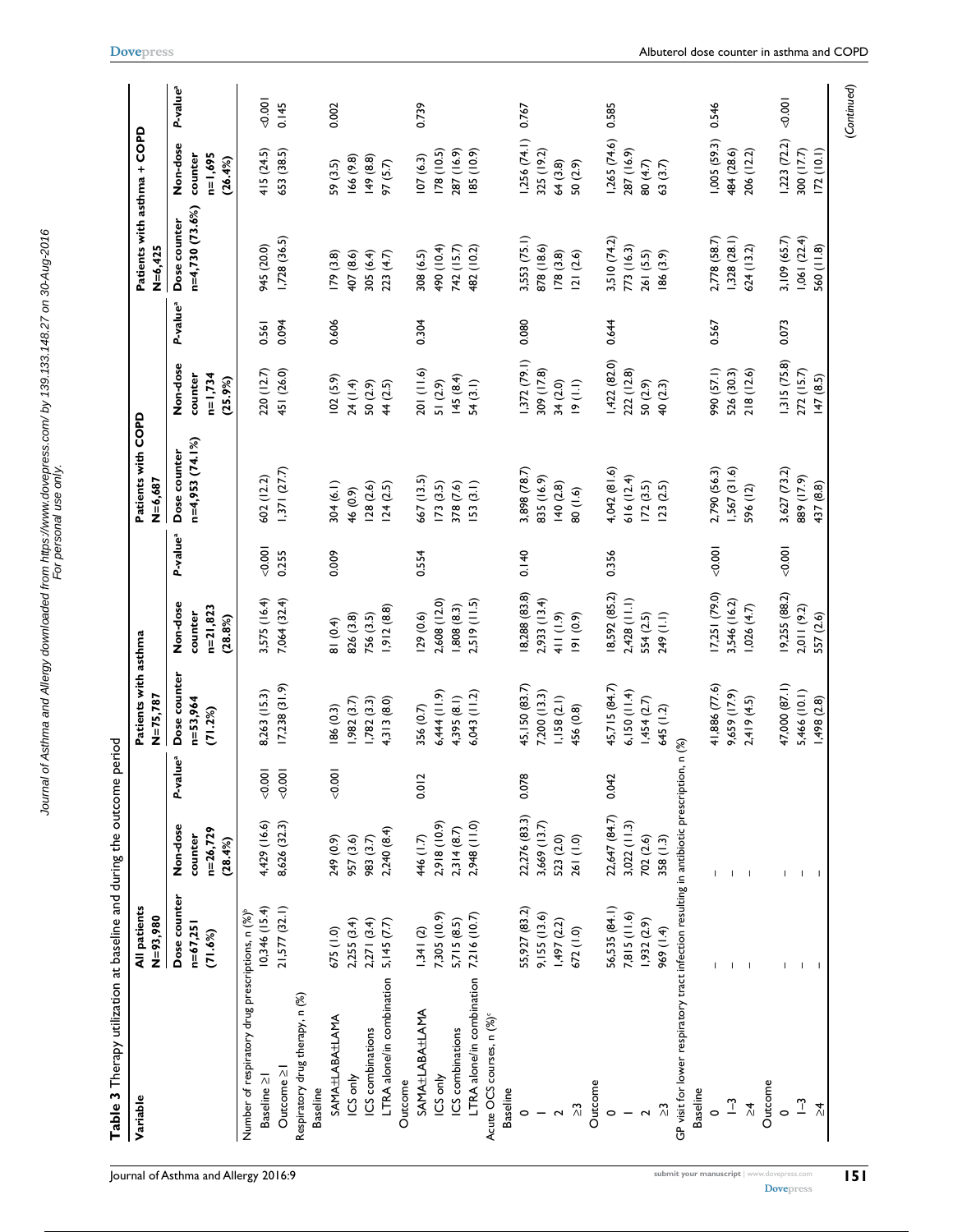| Table 3 (Continued)<br>Variable                                                                                                                                                                                                                                                                                                                                                                                    | All patients                          |                                                |                      | Patients with asthma                |                                              |                      | Patients with COPD                                                                                                                                           |                                             |                      | Patients with asthma + COPD             |                                |                      |
|--------------------------------------------------------------------------------------------------------------------------------------------------------------------------------------------------------------------------------------------------------------------------------------------------------------------------------------------------------------------------------------------------------------------|---------------------------------------|------------------------------------------------|----------------------|-------------------------------------|----------------------------------------------|----------------------|--------------------------------------------------------------------------------------------------------------------------------------------------------------|---------------------------------------------|----------------------|-----------------------------------------|--------------------------------|----------------------|
|                                                                                                                                                                                                                                                                                                                                                                                                                    | N=93,980                              |                                                |                      | N=75,787                            |                                              |                      | N=6,687                                                                                                                                                      |                                             |                      | $N = 6,425$                             |                                |                      |
|                                                                                                                                                                                                                                                                                                                                                                                                                    | Dose counter<br>$n=67,251$<br>(71.6%) | Non-dose<br>$n = 26,729$<br>counter<br>(28.4%) | P-value <sup>a</sup> | Dose counter<br>n=53,964<br>(71.2%) | Non-dose<br>$n=21,823$<br>counter<br>(28.8%) | P-value <sup>a</sup> | $n=4,953(74.1%)$<br>Dose counter                                                                                                                             | Non-dose<br>counter<br>$n=1,734$<br>(25.9%) | P-value <sup>a</sup> | n=4,730 (73.6%) counter<br>Dose counter | Non-dose<br>n=1,695<br>(26.4%) | P-value <sup>a</sup> |
| Outcome SABA daily dose, n (%)                                                                                                                                                                                                                                                                                                                                                                                     |                                       |                                                |                      |                                     |                                              |                      |                                                                                                                                                              |                                             |                      |                                         |                                |                      |
| $\frac{3n}{100}$ Hg                                                                                                                                                                                                                                                                                                                                                                                                | 57,470 (85.5)                         | 22,811 (85.3)                                  |                      | 46,620 (86.4)                       | 8,817 (86.2)                                 |                      | 4,064 (82.1)                                                                                                                                                 | (437 (82.9)                                 |                      | 3,682 (77.8)                            | I<br>1,326 (78.2)              |                      |
| $>100 - 200$ $\mu$ g                                                                                                                                                                                                                                                                                                                                                                                               | 6,880 (10.2)                          | 2,861 (10.7)                                   |                      | 5,282 (9.8)                         | 2,249 (10.3)                                 |                      | (17(10.4)                                                                                                                                                    | 179(10.3)                                   |                      | 666 (14.1)                              | 240 (14.2)                     |                      |
| $>200 - 400$ µg                                                                                                                                                                                                                                                                                                                                                                                                    | 2,236 (3.3)                           | 855 (3.2)                                      |                      | 1,641(3.0)                          | 625 (2.9)                                    |                      | 258 (5.2)                                                                                                                                                    | 87 (5.0)                                    |                      | 264 (5.6)                               | 93 (5.5)                       |                      |
| $3n00-800+8$                                                                                                                                                                                                                                                                                                                                                                                                       | 640 (1.0)                             | $(0.7)$ 59                                     |                      | 407 (0.8)                           | 125(0.6)                                     |                      | 110(2.2)                                                                                                                                                     | 31(1.8)                                     |                      | 11(2.3)                                 | 36 (2.1)                       |                      |
| $\frac{31008}{5}$                                                                                                                                                                                                                                                                                                                                                                                                  | 25 (0.0)                              | 7(0.0)                                         |                      | 14(0.0)                             | 7(0.0)                                       |                      | 4(0.1)                                                                                                                                                       | (0.0)                                       |                      | 7(0.1)                                  | (0.0)0                         |                      |
| Abbreviations: COPD, chronic obstructive pulmonary disease; GP, general practice; ICS, inhaled corticosteroid; LABA, long-acting p-agonist; LAMA, long-acting muscarinic antagonist; LTRA, leukotriene receptor antagonist; OC<br>corticosteroid; SABA, short-acting $\beta$ -agonist; SAMA, short-acting muscarinic antagonist.<br>Notes: "y2 test; "number of prescriptions for ICS, LABA, ICS+LABA, LTRA, LAMA, |                                       |                                                |                      |                                     |                                              |                      | or SAMA: 'prescriptions with dose >10 µg or with dose S10 µg but strength ≥5 µg and a same-day general practice visit for lower respiratory tract infection. |                                             |                      |                                         |                                |                      |

Our data suggest that dose counters may enable patients to directly know when their rescue medication is empty and thus avoid using empty inhalers during exacerbations. This knowledge may help to reduce the need for acute health care interventions such as ED visits. However, although this significant difference (halving) in ED visits has important clinical consequences, ED visits were a relatively rare event (absolute rates were low) in a relatively mild disease population (those receiving first prescribed rescue medication in the study period and likely to be newly diagnosed patients). For patients with more severe disease, such a reduction in costly ED visits may be more important because higher health care costs are associated with greater asthma severity,<sup>17</sup> and a substantial proportion of the health care costs associated with COPD accrue from patients with frequent ED visits for acute COPD exacerbations.<sup>18</sup>

**[Dovepress](www.dovepress.com)**

Prior studies of patients with asthma or COPD have reported high levels of patient satisfaction (>90%) with the use of dose counters on MDIs containing rescue medication, specifically with regard to the ability to know when the inhaler should be replaced.1,2 In a recent online survey of 590 adults and children with asthma, many of whom were found to have empty or expired reliever inhalers, the addition of a dose counter was named most frequently as a means of improving satisfaction with their reliever inhalers.<sup>19</sup> In the future, newer technologies may improve patient engagement with their therapy, and gains in disease management may be possible if the rescue dosing data are better integrated into practice. For example, in a recent study, telemonitoring of SABA use via a patient-facing smartphone app, with dose reporting to providers, was associated with decreased use of rescue medication and improved asthma control among those adults initially lacking asthma control.<sup>20</sup>

An important limitation of this study is the nonrandom treatment assignment, an issue common to all observational studies.<sup>21,22</sup> Although adjustment for potential confounders was performed wherever feasible, there remains the possibility of unrecognized bias or confounding. In addition, detailed patient characterization was not possible from the data. For example, we could not determine whether patients with both asthma- and COPD-related claims should have been defined as having asthma-COPD overlap syndrome.23 Moreover, information on spacer use would have been of interest to consider.

Strengths of the study include, 1) the large patient population, 2) the fact that all patients were members of an employed, commercially insured population (thus of similar socioeconomic status), and 3) the fact that the two cohorts (dose counter and non-dose-counter) were in the same insurance plan (thus affordability was likely similar for all). However, the generalizability of study findings is limited to patients receiving a first prescription for albuterol and to employed, commercially

Journal of Asthma and Allergy downloaded from https://www.dovepress.com/ by 139.133.148.27 on 30-Aug-2016<br>For personal use only. Journal of Asthma and Allergy downloaded from https://www.dovepress.com/ by 139.133.148.27 on 30-Aug-2016 For personal use only.

**[Dovepress](www.dovepress.com)**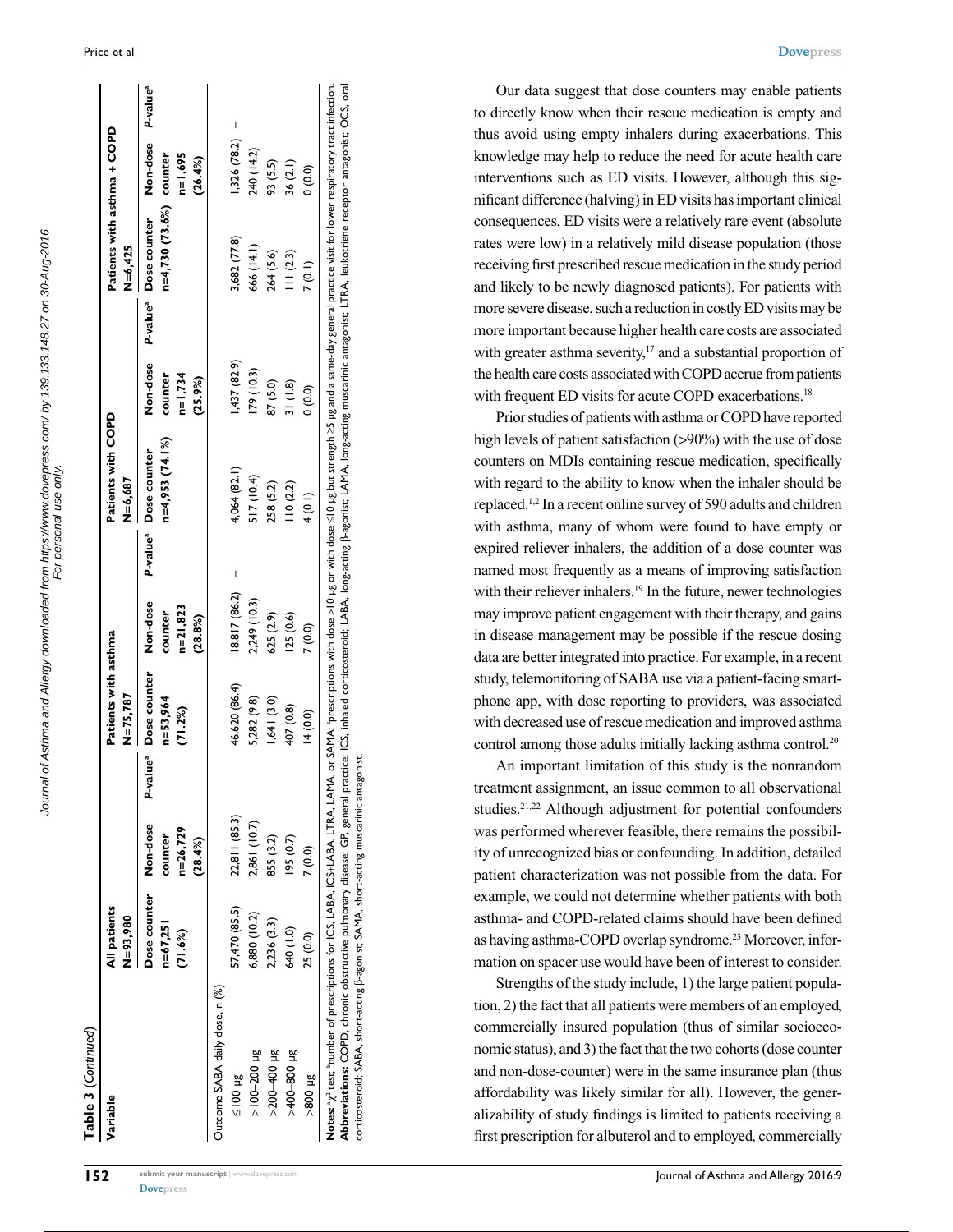**Table 4** Asthma and COPD exacerbations at baseline and during the outcome period

|                 | <b>Patients with asthma</b><br>$N = 75,787$ |                                       | <b>Patients with COPD</b><br>$N = 6,687$ |                                     | Patients with asthma + COPD<br>$N = 6,425$ |                                     |
|-----------------|---------------------------------------------|---------------------------------------|------------------------------------------|-------------------------------------|--------------------------------------------|-------------------------------------|
|                 | Dose counter<br>n=53,964 (71.2%)            | Non-dose counter<br>$n=21,823(28.8%)$ | Dose counter<br>n=4,953 (74.1%)          | Non-dose counter<br>n=1,734 (25.9%) | Dose counter<br>n=4,730 (73.6%)            | Non-dose counter<br>n=1,695 (26.4%) |
|                 | Severe asthma exacerbations, n (%)          |                                       |                                          |                                     |                                            |                                     |
| <b>Baseline</b> |                                             |                                       |                                          |                                     |                                            |                                     |
| 0               | 44, 177 (81.9)                              | 17,746 (81.3)                         | N/A                                      |                                     | 3,331 (70.4)                               | 1,159(68.4)                         |
|                 | 8,126(15.1)                                 | $3,424$ (15.7)                        |                                          |                                     | 1,047(22.1)                                | 395 (23.3)                          |
| $2 - 3$         | 1,486(2.8)                                  | 571(2.6)                              |                                          |                                     | 295(6.2)                                   | 112(6.6)                            |
| $\geq 4$        | 175(0.3)                                    | 82(0.4)                               |                                          |                                     | 57 (1.2)                                   | 29(1.7)                             |
| Outcome         |                                             |                                       |                                          |                                     |                                            |                                     |
| 0               | 44,558 (82.6)                               | 18,035 (82.6)                         |                                          |                                     | 3,280 (69.3)                               | 1,173(69.2)                         |
|                 | 7,264 (13.5)                                | 2,957(13.5)                           |                                          |                                     | 942 (19.9)                                 | 356(21)                             |
| $2 - 3$         | 1,909(3.5)                                  | 729(3.3)                              |                                          |                                     | 422 (8.9)                                  | 128(7.6)                            |
| $\geq 4$        | 233(0.4)                                    | 102(0.5)                              |                                          |                                     | 86(1.8)                                    | 38(2.2)                             |
|                 | Acute respiratory events, n (%)             |                                       |                                          |                                     |                                            |                                     |
| <b>Baseline</b> |                                             |                                       |                                          |                                     |                                            |                                     |
| 0               | 35,065 (65.0)                               | 14,333(65.7)                          | 2,031(41.0)                              | 717(41.3)                           | 2,075 (43.9)                               | 729 (43.0)                          |
|                 | 15,113(28.0)                                | 5,983 (27.4)                          | 2,109(42.6)                              | 759 (43.8)                          | 1,775(37.5)                                | 640 (37.8)                          |
| $2 - 3$         | 3,537(6.6)                                  | 1,390(6.4)                            | 726 (14.7)                               | 233 (13.4)                          | 770 (16.3)                                 | 279 (16.5)                          |
| $\geq 4$        | 249(0.5)                                    | 117(0.5)                              | 87(1.8)                                  | 25(1.4)                             | 110(2.3)                                   | 47(2.8)                             |
| Outcome         |                                             |                                       |                                          |                                     |                                            |                                     |
| 0               | 39,969 (74.1)                               | 16,367 (75.0)                         | 2,905 (58.7)                             | 1,052(60.7)                         | 2,417(51.1)                                | 919(54.2)                           |
|                 | 10,468(19.4)                                | 4, 145 (19.0)                         | 1,321(26.7)                              | 458 (26.4)                          | 1,364(28.8)                                | 475 (28.0)                          |
| $2 - 3$         | 3,188(5.9)                                  | 1,179(5.4)                            | 613(12.4)                                | 180(10.4)                           | 790 (16.7)                                 | 235 (13.9)                          |
| $\geq 4$        | 339 (0.6)                                   | 132(0.6)                              | 114(2.3)                                 | 44 (2.5)                            | 159(3.4)                                   | 66 (3.9)                            |

**Note:** There were no significant differences between cohorts  $(\chi^2 \text{ test})$ .

**Abbreviations:** COPD, chronic obstructive pulmonary disease; N/A, not applicable.

insured patients such as those who were included in the database. Further studies are needed to explore the use of integrated dose counters for other patient populations.

# **Conclusion**

We found that the integration of dose counters into rescue inhaler devices is associated with decreased ED visit frequency. The presence of integrated dose counters on rescue inhalers can help patients avoid using an empty or near-empty inhaler during exacerbations, thereby ensuring available medication for relief of their symptoms. The integration of dose counters on rescue MDIs could represent a simple and effective tool to improve clinical outcomes during exacerbations, with a potential for cost savings to health care systems.

# **Acknowledgments**

This study was supported financially by an unrestricted grant from Teva Pharmaceuticals, Frazer, PA, USA. The authors thank Jenny Fanstone of Fanstone Medical Communications Ltd., UK, and Elizabeth V Hillyer for medical writing support, funded by Research in Real-Life. We acknowledge with gratitude Dr Ruchir Parikh for his review of and contributions to the manuscript.

## **Author contributions**

All authors were involved in the conception and design or analysis and interpretation of data, as well as revising the article critically for important intellectual content. All authors have approved the final version of the article for submission and agree to be accountable for all aspects of the work.

## **Disclosure**

David B Price has board membership with Aerocrine, Almirall, Amgen, AstraZeneca, Boehringer Ingelheim, Chiesi, Meda, Mundipharma, Napp, Novartis, and Teva. Consultancy: Almirall, Amgen, AstraZeneca, Boehringer Ingelheim, Chiesi, GlaxoSmithKline, Meda, Mundipharma, Napp, Novartis, Pfizer, and Teva; grants/grants pending with UK National Health Service, British Lung Foundation, Aerocrine, AstraZeneca, Boehringer Ingelheim, Chiesi, Eli Lilly, GlaxoSmithKline, Meda, Merck, Mundipharma, Novartis, Orion, Pfizer, Respiratory Effectiveness Group, Takeda, Teva, and Zentiva; payments for lectures/speaking: Almirall, AstraZeneca, Boehringer Ingelheim, Chiesi, Cipla, GlaxoSmithKline, Kyorin, Meda, Merck, Mundipharma, Novartis, Pfizer, Skyepharma, Takeda, and Teva; payment for manuscript preparation: Mundipharma and Teva; patents

For personal use only.